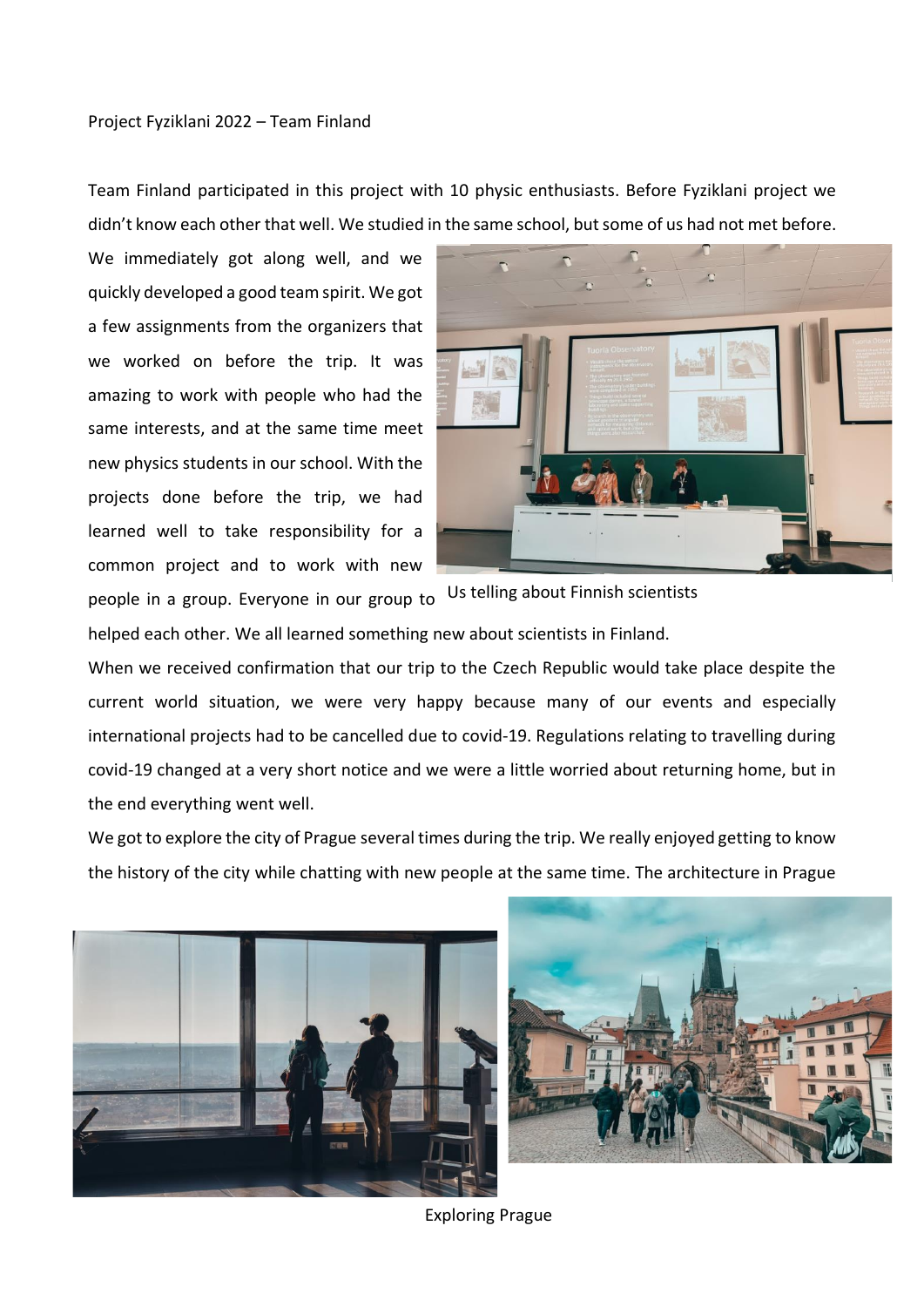

was magnificent, detailed and very different from that in Finland.

The best thing about the whole Fyziklani project was creating new friendships with students from other countries. Ice breaker games, the nations evening, and common presentations were good ways to make new acquaintances. The nations evening was an amazing way to get to know other cultures. For

Ice-breakers

'itional dances from Romania, Poland, and Finland. It

was also fun to taste hew foods from other countries and watch how other countries reacted to the food we brought. Pea soup and "Salmiakki" created a lot of different reactions. Nations evening really created a big family out of all of us. Eating lunch or dinner at the Castle's restaurant, was

pleasant, because it was easy to make long conversations, and enjoy local food at the same time. It was easy to chat with new people in the excursions, since we were divided into smaller groups because we had all chosen a different physic lecture we were interested in. We got to learn about other countries through an Euro quiz which had lots of questions about each country in the project.





Nations evening van die bestudende with students from other with students from other with  $\alpha$ 

countries was interesting and eye-opening. People from different countries had very different habits of making presentations. It was useful learning to use applications you had not used before. People also had different styles to present and be in front of people. Watching others also gave us tips on our own performance.

Excrusions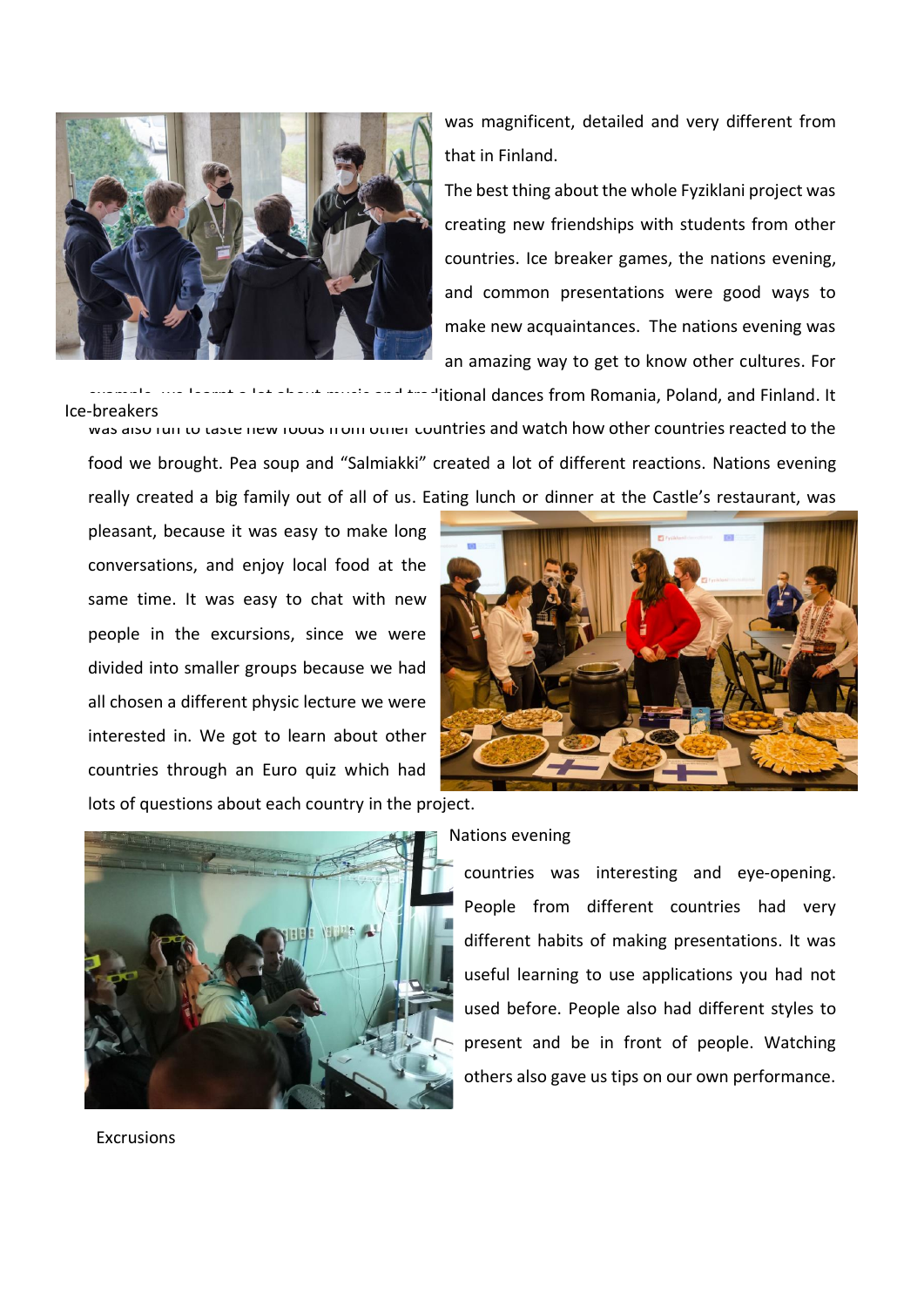The culmination of the trip was the competition of course. We went to the competition with two five-person teams, Sisu and Tarmo. The atmosphere on the competition day was exciting and good. There wasn't any pressure of having to be quiet and we were able to talk with the team members. All the teams were very focused on doing their



Competiton day!

own thing. The problems were suitably challenging to our level and comfortable to do. English produced a little trouble in solving some of the problems, but the organizers helped us with that, and it was nice to learn some physics terms in English. It was a bit weird at first to use a "real" calculator and do problems on paper - since we usually do everything with a computer - but it was a nice change from the regular. Free food and drinks were a nice addition to an awesome day. It was really rewarding to struggle with a problem, then running to get it corrected and getting a stamp and 5 points along with a new problem. Although other countries were overpowered, it was an amazing event and an immemorial experience. Fyziklani competition was the first international competition for many of us, and it got many European physics students together to enjoy physics.



Team Tarmo Team Sisu

Project Fyziklani wasn't only for getting to know other students. We learned many new phenomena in excursions and in iQlandia, which is a big science center. iQlandia was an excellent place to learn, not only physics but chemistry, biology, geography, and math too! It was nice that all the natural sciences were put in together. It wasn't too easy or too hard, but just perfectly in the middle. There